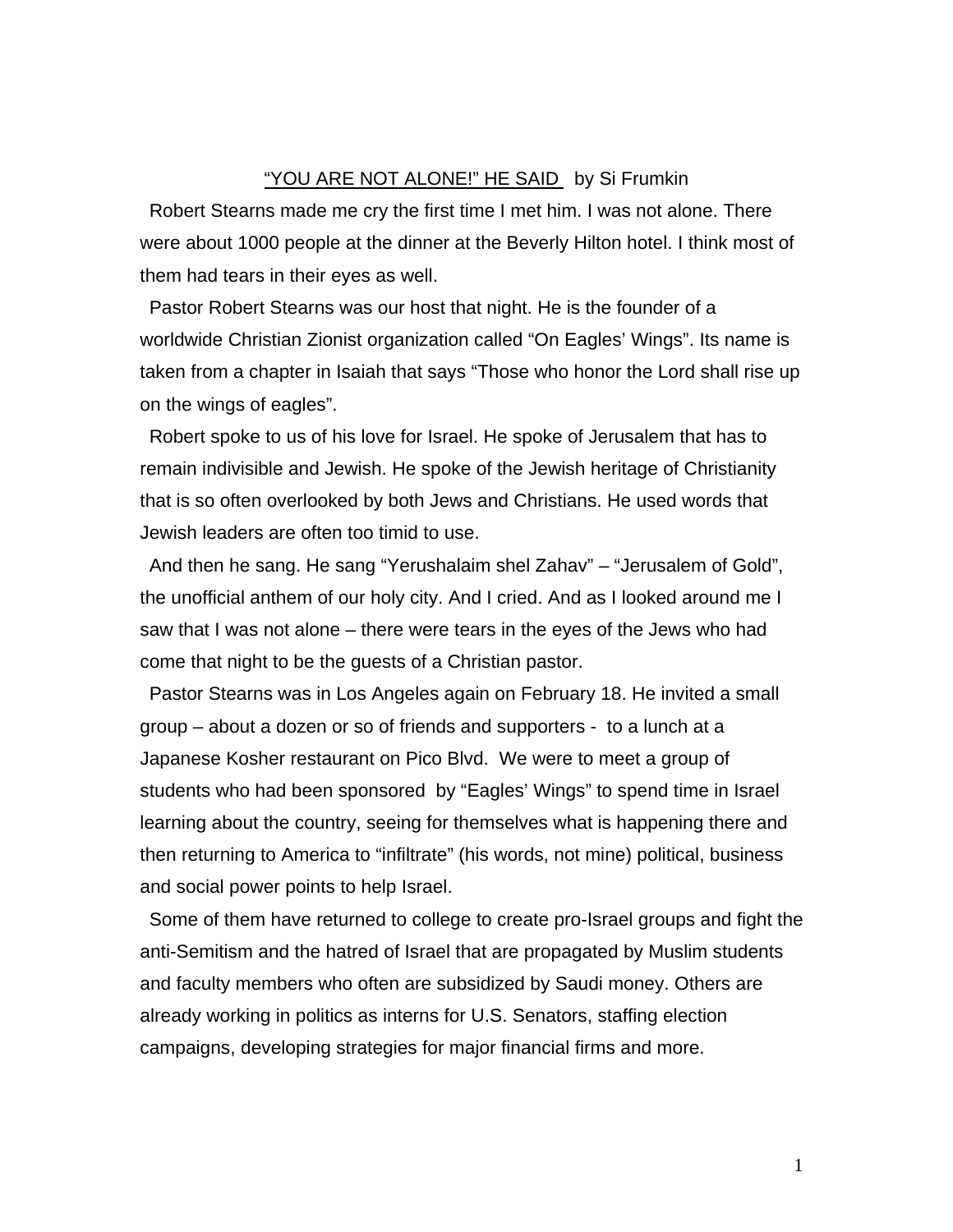All of them are devoted Evangelical Christians. All of them are proud of what they are doing. They are male and female, white, black, Latino and Asian. Every year more of them are sent to Israel by Eagles' Wings – and the Israelis are grateful. In a short introductory tape we heard from politicians – Bibi Netanyahu and Natan Sharansky among them - soldiers, students, Knesset members, scientists and professors who told us how much they appreciated the Eagles' students.

One of the guests at the lunch was Shimon Erem, a retired Israeli general who lives in Los Angeles and is the chairman of the Israel Christian Nexus (ICN), an organization he founded years ago to promote cooperation between Jews and the 50 -70 million Evangelical Christians in the U.S. and Latin America. The Christians use the ICN to connect with the Israeli government, to support agricultural projects, build water reservoirs and hospitals, and generate the yearly flood of tens of thousands Christian tourists who want to visit the land – some again and again - that God has given to the Jews.

Shimon Erem was surprised when pastor Stearns asked him to say a few words.

"I didn't come here to speak," he said. "I came to listen, to learn and to appreciate what is being done on our behalf by people who devote every single minute of their lives to fight for Israel. And, believe me, they do. There are 6 million Jews in America but most of them are too timid or too busy to do or say what the Christian Zionists do. And there are 50 million Christian Zionists and most of them are not too timid and not too busy!"

The man who spoke next was Pat Boone, a famous singer and an evangelical Christian who had been a supporter of Israel all his life. I still remember meeting him in the early 1990s when he donated a million dollars to charter planes to bring Soviet Jews to Israel from the dissolving Soviet Union. Pat Boone, wears a Magen David and a Chai on a golden chain around his neck, he is proud having

2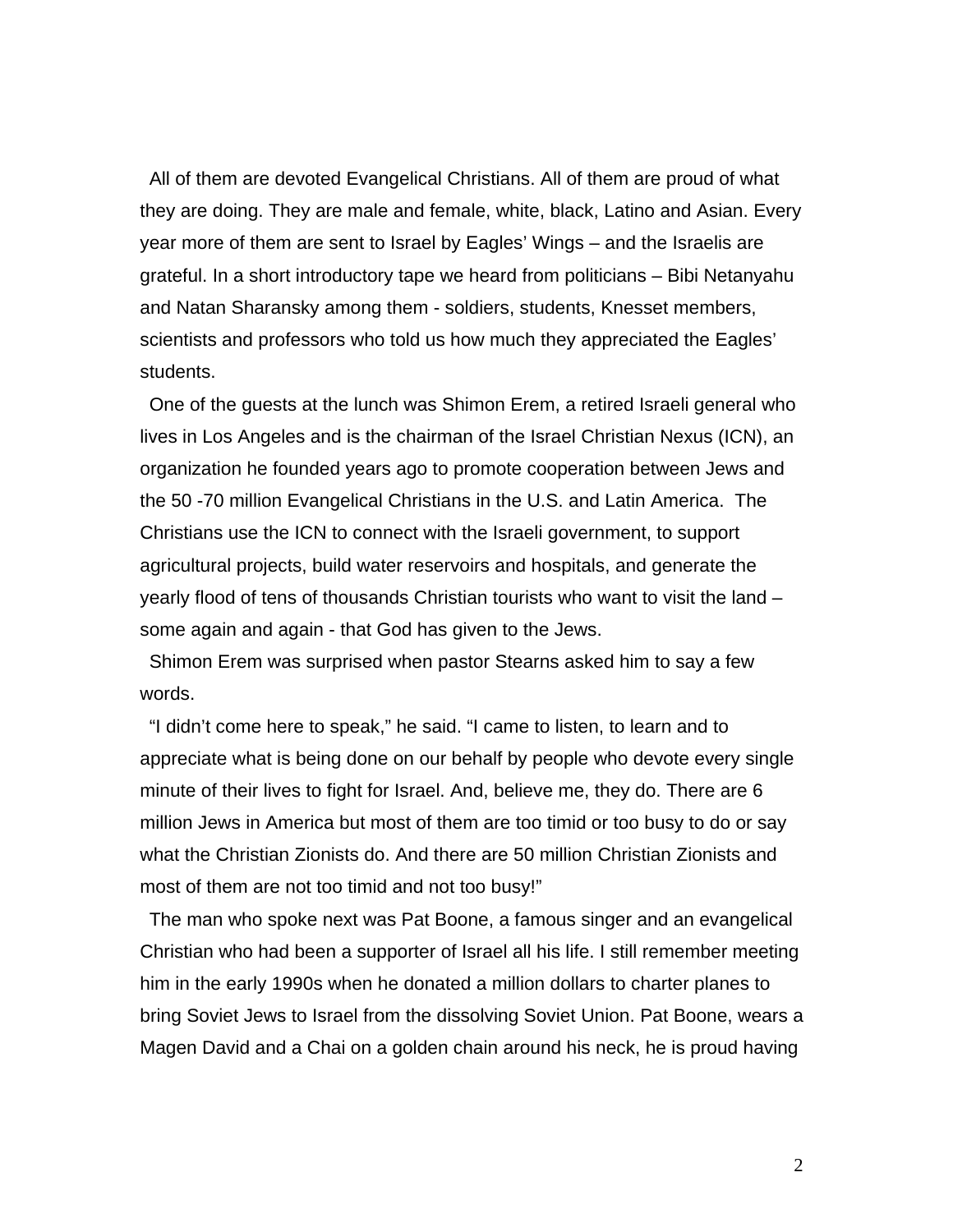written the lyrics to "This Land Is Mine!", the theme song for the movie "Exodus" that sold millions of records.

"I believe that America's destiny is linked to support of Israel. I believe what is written in Genesis, that God will punish those who wrong the Jews and reward those who help the Jews. Jews have been chosen by the Lord and we have a duty to support them. I believe with all my heart that God will not help us if we don't support Israel," Boone declared.

Robert Stearns began his presentation with a bombshell announcement. "The United Nations has much to answer for," he said. "It has produced anti-Israel resolutions. It disregarded fairness and responsibility where Israel was concerned. U.N. is not a friend of Israel. This is why I am so glad to tell you that this year, on May 15, we will celebrate Israel's  $60<sup>th</sup>$  birthday at the United Nations, in the U.N. banquet hall. The arrangements have been made by Pastor John Hagee and myself, and you are all invited to come to New York and celebrate with us."

He told us that the "International Day of Prayer for the Peace of Jerusalem" is now in its 3<sup>rd</sup> year. It was the brainchild of pastor Robert Stearns and pastor Jack Hayford – a man that ministers to over 3000 congregations - who declared that the first Sunday in October of every year will be observed by praying for and honoring Israel and Jerusalem. Last year it was observed in 175 countries by hundreds of thousands of Christians. Stearns expects that this year there will be millions praying for Israel.

Pastor Stearns explained the idea behind the three-weeks in Israel program, the "Israel Experience", whose participants we were to meet.

 "These are tomorrow's leaders. Our long term goals are to identify, mobilize, train and empower student leadership on college and university campuses across America.

"Too often American Christian support has been vague and un-empowered because most Americans are not familiar enough with the history and